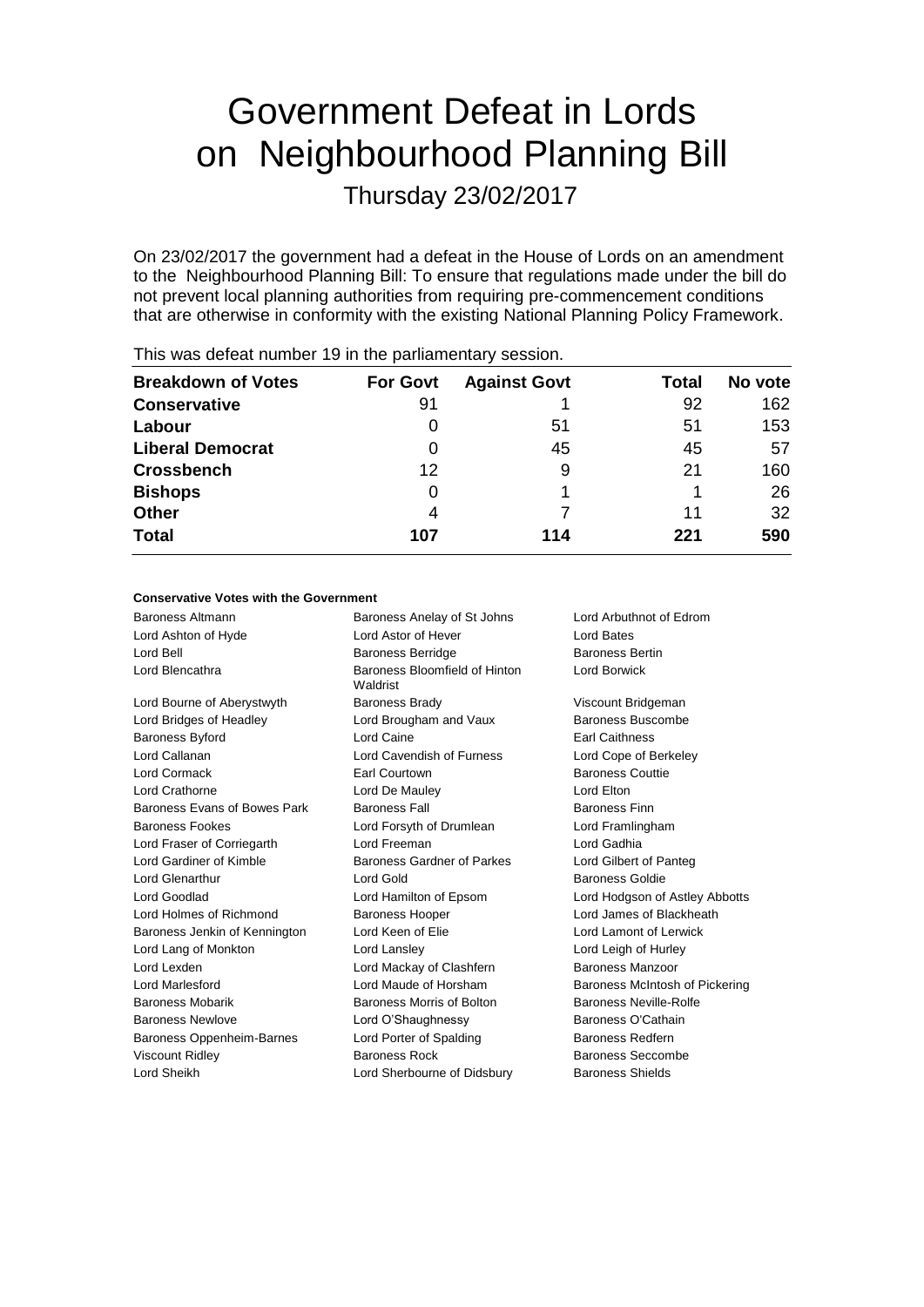Viscount Younger of Leckie

Baroness Stedman-Scott Baroness Stowell of Beeston Lord Strathclyde Baroness Stroud Lord Swinfen Lord Taylor of Holbeach Lord Wasserman **Baroness Wheatcroft** Lord Young of Cookham

Lord Shinkwin Lord Skelmersdale Lord Smith of Hindhead

### **Conservative Votes against the Government** Baroness Cumberlege

### **Labour Votes with the Government**

# **Labour Votes against the Government<br>Baroness Adams of Craigielea Baroness Andrews**

- Baroness Adams of Craigielea Baroness Andrews Baroness Bakewell Lord Bassam of Brighton **Lord Berkeley Lord Berkeley Lord Bhattacharyya** Lord Bragg **Lord Carter of Coles** Lord Clark of Windermere Baroness Donaghy **Baroness Drake** Lord Falconer of Thoroton<br>
Lord Falconer of Worcester Lord Foulkes of Cumnock Baroness Gale Lord Faulkner of Worcester **Lord Foulkes of Cumnock** Baroness Gale<br>
Lord Harris of Haringey **Baroness Hayter of Kentish Town** Baroness Healy of Primrose Hill Lord Harris of Haringey Baroness Hayter of Kentish Town Lord Howarth of Newport **Baroness Howells of St Davids** Lord Hoyle<br>
Lord Hutton of Furness **Communist Baroness Jones of Whitchurch** Baroness Jones of Whitchurch Lord Kennedy of Southwark Lord Knight of Weymouth Baroness Lawrence of Clarendon Lord Lea of Crondall **Lord Liddle** Lord Liddle **Lord Lympne** Baroness Massey of Darwen Lord Maxton Lord McAvoy Baroness McIntosh of Hudnall Baroness Morgan of Huyton Lord Morris of Handsworth Baroness Morris of Yardley Lord Patel of Bradford Lord Pendry Baroness Pitkeathley Baroness Prosser Lord Rosser Baroness Royall of Blaisdon Baroness Sherlock Baroness Smith of Basildon Lord Stevenson of Balmacara Lord Stone of Blackheath Baroness Warwick of Undercliffe Baroness Wheeler **Lord Williams of Elvel** Baroness Young of Old Scone
	- Baroness Jones of Whitchurch Baroness Jowell
- 

### **Liberal Democrat Votes with the Government**

| Liberal Democrat Votes against the Government |                                                                         |                                |
|-----------------------------------------------|-------------------------------------------------------------------------|--------------------------------|
| Lord Addington                                | <b>Baroness Barker</b><br>Baroness Bakewell of Hardington<br>Mandeville |                                |
| Baroness Benjamin                             | Baroness Bonham-Carter of Yarnbury                                      | Baroness Bowles of Berkhamsted |
| Lord Bruce of Bennachie                       | Lord Chidgey                                                            | <b>Lord Cotter</b>             |
| Lord German                                   | Earl Glasgow                                                            | Lord Goddard of Stockport      |
| Baroness Hamwee                               | Baroness Harris of Richmond                                             | <b>Baroness Humphreys</b>      |
| Lord Hussain                                  | Baroness Jolly                                                          | Baroness Kramer                |
| Lord Lee of Trafford                          | Baroness Ludford                                                        | Lord Maclennan of Rogart       |
| Baroness Maddock                              | Lord Newby                                                              | <b>Baroness Northover</b>      |
| Lord Paddick                                  | Lord Palmer of Childs Hill                                              | <b>Baroness Parminter</b>      |
| Baroness Pinnock                              | Lord Purvis of Tweed                                                    | Lord Rennard                   |
| Lord Roberts of Llandudno                     | Baroness Scott of Needham Market                                        | Lord Shipley                   |
| Lord Shutt of Greetland                       | Lord Stoneham of Droxford                                               | Lord Storey                    |
| Lord Stunell                                  | Lord Taverne                                                            | Lord Teverson                  |
| Lord Thomas of Gresford                       | Viscount Thurso                                                         | Lord Tope                      |
| Lord Wallace of Saltaire                      | Lord Wallace of Tankerness                                              | <b>Baroness Walmsley</b>       |

#### **Crossbench Votes with the Government**

| Lord Birt          |
|--------------------|
| Viscount Craigavor |
| Lord Lisvane       |
| Lord Patel         |

Viscount Colville of Culross Baroness Cox n and Cord Dykes Coraighead Lord Hope of Craighead Lord Mawson **Lord Palmer** Lord Powell of Bayswater Viscount Slim